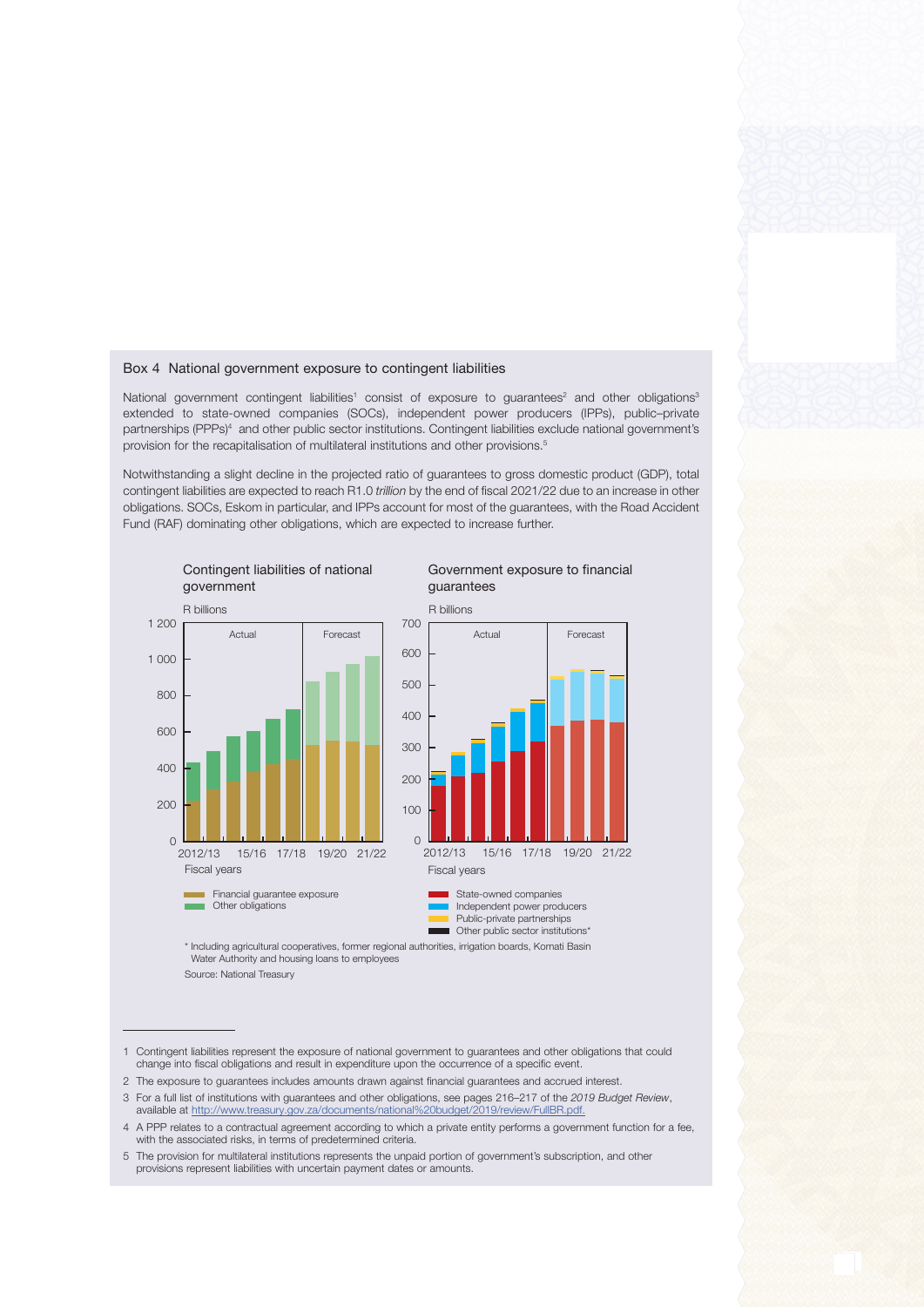Eskom, including its power-purchase agreements with IPPs, accounts for the largest part of government guarantees. Other contingent liabilities of government include obligations of the RAF, post-retirement medical assistance to government employees, the net underwriting exposure of the Export Credit Insurance Corporation of South Africa, the exposure of the Unemployment Insurance Fund, and other claims such as those against government departments.

The value of contingent liabilities of R880 billion as at 31 March 2019 $^{\circ}$  is likely to increase to R1.0 trillion by the end of fiscal 2021/22. However, the contribution of exposure to guarantees is expected to decline from 60% to 52% over the period, while that of other obligations is expected to increase.

In fiscal 2018/19, SOCs accounted for most of the exposure to guarantees at 70%, followed by IPPs at 28%. Going forward, guarantees to SOCs are expected to level off and that of IPPs are expected to decrease in fiscal 2021/22.

In fiscal 2018/19, the RAF dominated the composition of other obligations at 62%, followed by postretirement medical obligations at 20%. The RAF is expected to continue to be the main driver of increased exposure to other obligations over the forecast period.



\* Including claims against government departments Source: National Treasury

Within guarantees to SOCs, Eskom accounted for the largest exposure of 79% in fiscal 2018/19, which is expected to decrease only marginally to 78% in fiscal 2021/22. The next largest exposures were the South African National Roads Agency and the Trans-Caledon Tunnel Authority at less than 10% each, but with the latter doubling over the forecast horizon.

Growth in exposure to SOC guarantees is projected to slow notably in fiscal 2019/20 from the 15.9% recorded in fiscal 2018/19, and to contract slightly in fiscal 2020/21, mostly driven by the expected positive evolution of guarantees to Eskom.

6 For the underlying data, see pages 216–217 of the 2019 Budget Review, available at http://www.treasury.gov.za/ documents/national%20budget/2019/review/FullBR.pdf, and page S–55 of this Quarterly Bulletin.